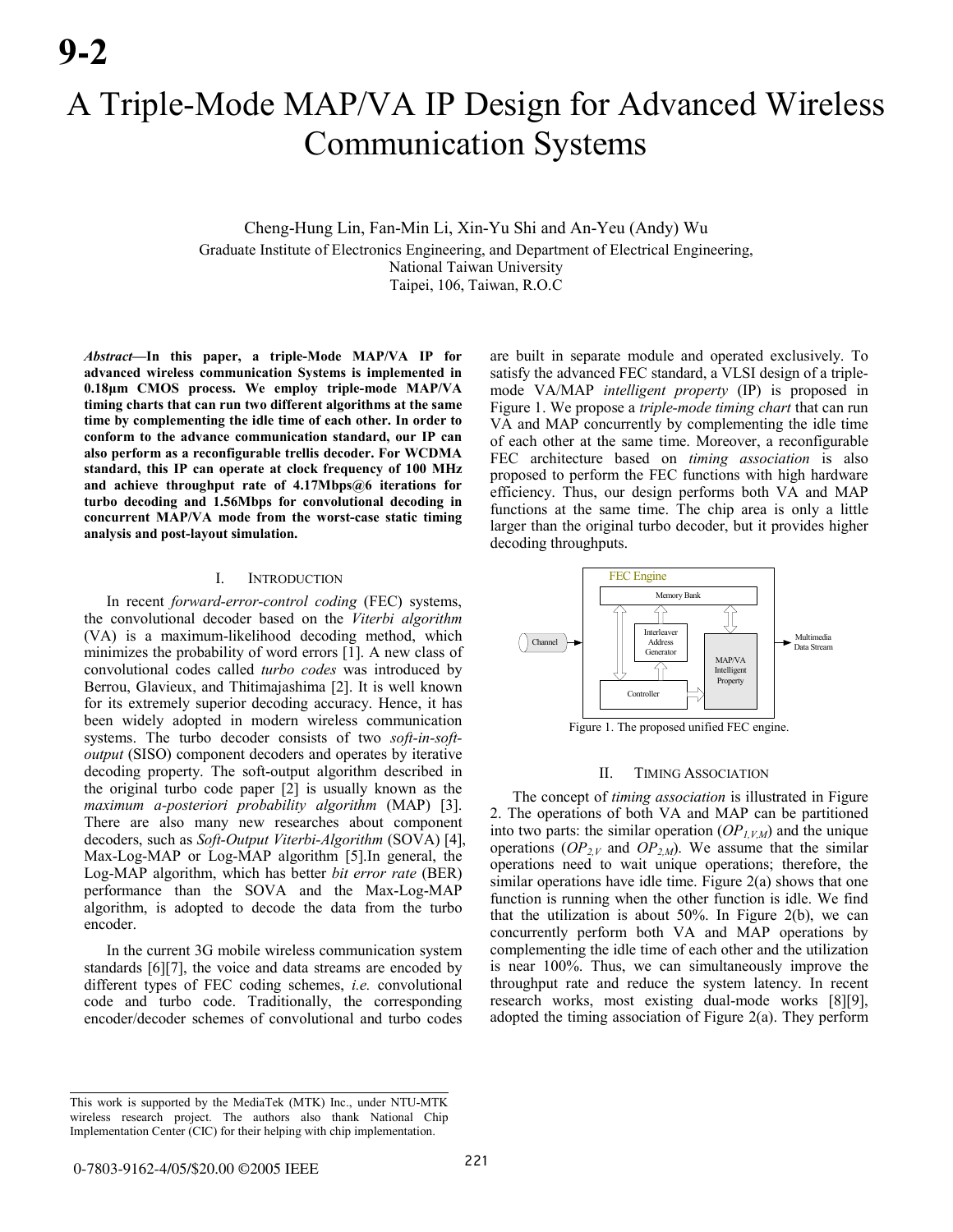

Figure 2. Timing association: (a) Exclusive operations. (b) Concurrent operations.

the VA and MAP exclusively rather than concurrently. In our design, we propose the *triple-mode MAP/VA timing chart* by complementing the idle time of each other as shown in Figure 2(b). As a result, we can increase the throughput rate, enhance the hardware utilization, and reduce decoding latency.

#### III. TRIPLE-MODE MAP/VA TIMING CHART

Based on timing association of Figure 2(b), we propose the triple-mode MAP/VA timing chart that includes three modes: *exclusive VA mode*, *exclusive MAP mode*, and *concurrent MAP/VA mode*. The concurrent MAP/VA mode indicates that the MAP and VA decoding are operating at the same time.

In the triple-mode MAP/VA timing chart (shown in Figure 3), the x-axis and y-axis denote the computing time and the decoding symbols, respectively. *L* is the sliding widow length that approximates five times constraint length *K*. The triple-mode MAP/VA timing chart uses the full parallel *Recursive Unit* (RU) that has the same number of *Add-Compare-Select* (ACS) units as transition states. In advanced communication systems, the constrain lengths of VA decoding and MAP decoding are different. For example, in WCDMA [6] or CDMA2000 [7], the constrain-length of Convolutional codes is *9* (*256* transition states), and the one of Turbo codes is *4* (*8* transition states).

In the evaluation of hardware cost and utilization, we use just *8* ACS units to compose a RU. Then, the RU performs full parallel recursion for MAP decoding and partial parallel recursion for VA decoding. Thus, the MAP decoder can perform one transition of *8* states each clock cycle, and the VA decoder must spend *32* clock cycles to perform one transition of *256* states. Figure 3 illustrates the practical realization of triple-mode timing chart. We set the sliding window length of MAP, *L, to 32.* Thus, in each time duration *L* of *32* clock cycles, the MAP operation completes one sliding window, and VA operation completes one stage (*256* states) of trellis. Therefore, in Figure 3, the unit of y-axis in MAP part is *L* (*32* stages per *32* clock cycles), and the one in VA part is 1 (one stage per *32* clock cycles). Besides, we let the sliding window length of VA *L΄=45.* Therefore, VA operation completes one sliding window every *1440* clock cycles (*L΄* stages \* *L* clock cycles).

Finally, the concurrent MAP/VA mode executes both parts of the timing chart as shown in Figure 3. The exclusive MAP mode executes the MAP part of the timing chart in Figure 3 and the throughput of MAP mode is the same as the MAP part of concurrent MAP/VA mode. On the other hand, we find that the timing chart of the exclusive VA mode can be connected without sharing the RUF, as shown in Figure 4 and the throughput of exclusive VA mode become twice the VA part of concurrent MAP/VA mode.



Figure 3. Timing chart of triple-mode decoding (Convolutional codes with *K=9* and Turbo codes with *K=4*).



(Zoom out horizontal axis)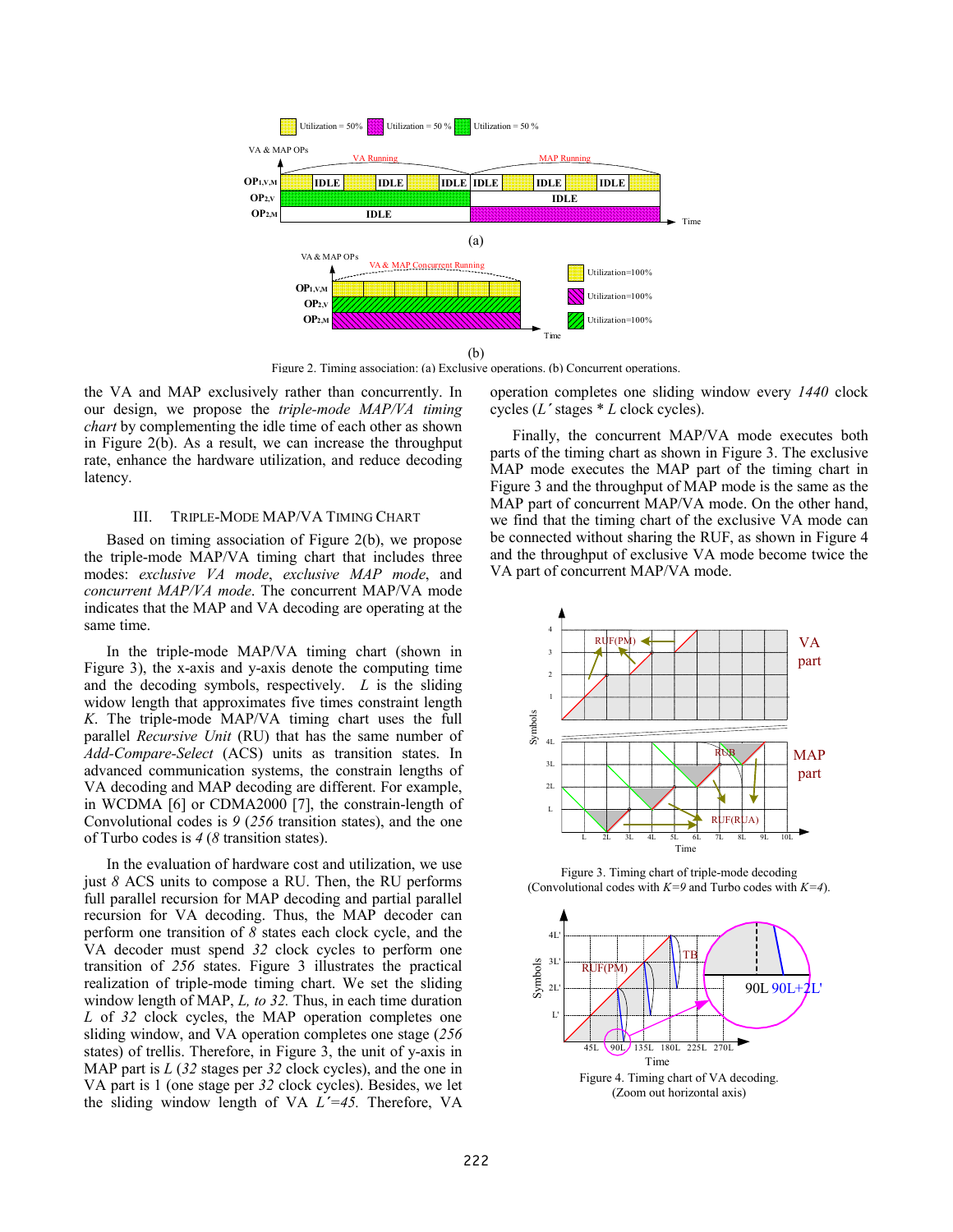## IV. VLSI ARCHITECTURE DESIGN

To satisfy multiple advanced communication systems, a FEC engine (see Figure 1), is necessary to change some control signal or memory bank for different systems. Therefore, we propose a triple-mode MAP/VA IP, which can be reconfigured for different decoding methods and different parameters.

The datapath of the MAP/VA IP, including computing modules and memory blocks, is shown in Figure 5. The dotted areas are the storages. According to our proposed triple-mode MAP/VA timing chart, one RUF (PM/RUA) module, one RUB module, and one TB module are needed. Moreover, the distance between the received bits and each branch symbol is computed immediately for the RU, so the transition probability- computing units (BM/Gamma0 module and Gamma1 module) are built. Based on trellis decoding, the EETR0 module and EETR1 module can reconfigure trellis routers for different generator polynomial. The LLR module receives transition probability gamma values, forward recursive alpha values, and backward recursive beta values to obtain *LLR* values.



Figure 5. Architecture of the triple-mode MAP/VA IP

## *A. Exclusive VA Mode*

According to the timing chart of VA mode in Figure 4, branch metrics *BMi*(*S',S*) are generated from the received symbol  $y_i$ . The BM/Gamma0 module computes the branch metrics *BMi*(*S',S*) and transmits into the RUF module to obtain path metrics *PMi*(*S*) via the EETR0 module. The RUF module includes *8* ACS units and obtains path metrics *PMi*(*S*) of *256* transition states in *32* clock cycles. In the procedure of recursion, we need the *2\*8* dual-port SRAMs (PMM) to store *2\*256* path metrics composed of old and updated values. *2* sliding window lengths (*2\*45*) of decision bits are stored in the *Survivor Memory Unit* (SMU) block. Then, TB

module can decode information by trace backing.

#### *B. Exclusive MAP Mode*

The IP uses two RUs that RUF module obtains forward recursive Alpha values *Ai*(*S*) and RUB module obtains backward recursive Beta values *Bi*(*S*). The transition probability-computing units (BM/Gamma0 module and Gamma1 module) obtain immediately the transition probability gamma values *Ri*(*S',S*) used by RUs. The gamma values  $R_i(S',S)$  are generated from the received symbol  $y_i$ . Then the gamma values  $R_i(S',S)$  are transmitted to RU module via EETR module. We store Beta values *Bi*(*S*) of each state at each time stage into MAP memory (LIFO block). The RUA module performs the Alpha operation and obtains Alpha values  $A_i(S)$ . At the same time,  $L_i(u_i|y)$  is generated in the LLR module by the Alpha values *Ai*(*S*), gamma values  $R_i(S',S)$ , and Beta values  $B_i(S)$  fetched from LIFO block.

## *C. Concurrent MAP/VA Mode*

According to the timing chart of Figure 3, the concurrent MAP/VA mode shares the BM/Gamma0 module, EETR0 module, RUF module. In the VA part, the BM/Gamma0 module performs the BM operation to obtain branch metrics *BMi*(*S',S*). Then, the RUF module performs the PM operation that fetches branch metrics *BMi*(*S',S*) via the EETR0 module, and obtains path metrics *PMi*(*S*). The TB module performs trace backing to obtain information bits. The decision bits *di* are generated in the SUM block. In the MAP part, the BM/Gamma0 module and the Gamma1 module perform the Gamma operations that fetches the received symbol  $v_i$  and extrinsic information  $L_e(u_i)$  to obtain gamma values  $R_i(S',S)$ . Then, the RUB module performs the Beta operation that fetches gamma values  $R_i(S',S)$  via the EETR0 module and generates Beta values *Bi*(*S*), which are stored in MAP memory (LIFO block). The RUA module obtains Alpha values *Ai*(*S*). At the same time, the LLR module uses the Alpha values *Ai*(*S*), gamma values *Ri*(*S',S*), and the Beta values *Bi*(*S*) fetched from LIFO block, to generate *LLR* values  $L_i(u_i|y)$ .

## *D. Encoder Embedded Trellis Router (EETR)*

For different transmission applications, data are encoded in different generating parameters. Therefore, it requires reconfigurable trellis architecture for each specification. We propose a method to reconfigure trellis architecture by using an encoder embedded counter. Based on trellis decoding, the encoder embedded trellis routers (EETR0 and EETR1) can be reconfigured for different generation parameters and code rates.

#### V. IMPLEMENTATION RESULTS

To illustrate our proposed techniques, we have implemented the triple-mode MAP/VA IP in an ASIC chip. At first, the design is realized using Matlab-to-RTL flow. In order to respond quickly to multiple advanced wireless communication systems, the Matlab and RTL codes of this